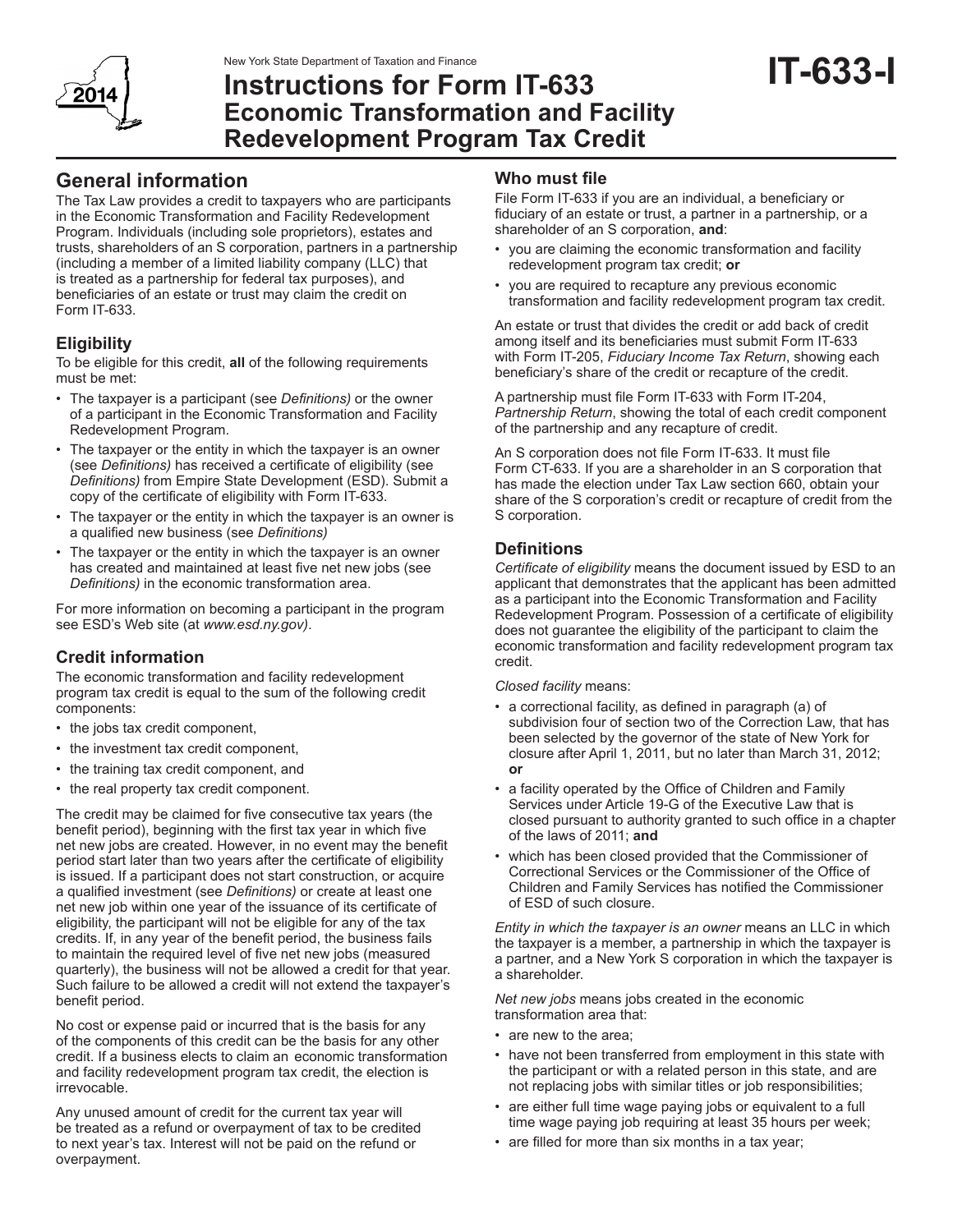- are not general executive officers of the participant; **and**
- may not be filled with individuals having the familial relationship defined in Internal Revenue Code (IRC) section 267(c)(4) with any owner of the participant. Section 267(c)(4) states, *The family of an individual shall include only his brothers and sisters (whether by the whole or half blood), spouse, ancestors, and lineal descendants.*

*Participant* means a business entity that:

- is a new business (see definition of *Qualified new business*);
- has completed an application to be admitted into the Economic Transformation and Facility Redevelopment Program;
- has demonstrated to ESD how it plans to meet the eligibility criteria in the program; **and**
- has been issued a certificate of eligibility by ESD.

*Qualified investment* means an investment in tangible property (including a building or a structural component of a building) that is owned by a business entity and:

- is depreciable under IRC section 167;
- has a useful life of four years or more;
- is acquired by purchase as defined in IRC section 179(d);
- has a situs in an economic transformation area in New York State in which the business is certified; **and**
- is placed in service in an economic transformation area in New York State on or after the date the certificate of eligibility is issued to the business entity.

*Qualified new business* means a business entity that satisfies all of the following tests:

- it must not be currently operating or located within the economic transformation area in which it is applying for certification;
- it must not be moving existing jobs into the economic transformation area in which it is applying for certification from another area of the state;
- it must not be substantially similar in ownership and operation to another taxpayer taxable or previously taxable under Article 9, section 183, 184, 185, or former section 186, or Article 9-A, 22, 32, or 33, or the income or losses of which is or was includable under Article 22;
- it must not have caused individuals to transfer from existing employment in New York State with another business entity with similar ownership to similar employment with the business entity;
- it must not have acquired, purchased, leased, or had transferred to it real property located in the economic transformation area in which it is applying for certification if that real property was previously owned by an entity with similar ownership (regardless of form of incorporation or organization); **and**
- it must not be substantially similar in operation to a business entity from which it has acquired real or tangible personal property that is located in the economic transformation area in which it is applying for certification.

*Qualified training* includes a course or courses taken and satisfactorily completed by an employee of the taxpayer at an accredited degree-granting, post-secondary college or university in New York State. The course must:

- directly relate to the duties that the employee performs for the taxpayer within the economic transformation area; **and**
- be intended to upgrade, retrain, or improve the productivity or theoretical awareness of the employee.

Classes in the disciplines of management, accounting, or the law, or any class designed to fulfill the discipline-specific requirements of a degree program at the associate, baccalaureate, graduate, or professional level of these disciplines do not qualify. Satisfactory completion of a course or courses means the earning and granting of credit or an equivalent unit, with the attainment of a grade of *B* or higher in a graduate level course or courses, a grade of *C* or higher in an undergraduate level course or courses, or a similar measure of competency for a course that is not measured according to a standard grade formula.

*Qualified training expenditures* include expenses for tuition and mandatory fees, software required by the institution, fees for textbooks or other literature required by the institution offering the course or courses, minus applicable scholarships and tuition or fee waivers not granted by the taxpayer or any related person (see *Definitions)*, that are paid or reimbursed by the taxpayer. Qualified training expenditures do not include room and board, computer hardware or software not specifically assigned for the qualifying course or courses, late charges, fines or membership dues and similar expenses. Qualified training expenditures are not eligible for the credit unless the employee for whom the expenditures are disbursed is continuously employed by the taxpayer in a full-time, full-year position primarily located at a site in an economic transformation area during the period of the coursework and lasting through at least 180 days after the satisfactory completion of the qualified course work. Qualified training expenditures do not include expenses for in house or shared training outside of a New York State higher education institution or the use of consultants outside of credit granting courses, whether the consultants function inside the higher education institution or not.

*Real property taxes* are charges imposed upon real property by or on behalf of a county, city, town, village, or school district for municipal or school district purposes, provided that the charge is levied for the general public welfare by the proper taxing authorities at a like rate against all property in the territory over which such authorities have jurisdiction, and provided that where taxes are levied pursuant to Article 18 or Article 19 of the Real Property Tax Law, the property must have been taxed at the rate determined for the class in which it is contained, as provided by Article 18 or 19, whichever applies.

The term real property taxes does not include a charge for local benefits, including any portion of that charge that is properly allocated to the costs attributable to maintenance or interest, when:

- the property subject to the charge is limited to the property that benefits from the charge, **or**
- the amount of the charge is determined by the benefit to the property assessed, **or**
- the improvement for which the charge is assessed tends to increase the property value.

The term real property taxes includes payments in lieu of taxes (PILOT) made by the participant that is the beneficial owner of the real property to the state, a municipal corporation or a public benefit corporation pursuant to a written agreement entered into between the participant and the state, municipal corporation, or public benefit corporation. A PILOT made by the participant pursuant to a written agreement does not constitute real property taxes in any tax year to the extent that the payment exceeds:

• the basis for federal income tax purposes of the real property located in the economic transformation area and subject to that agreement, calculated without regard to depreciation, on the last day of the tax year;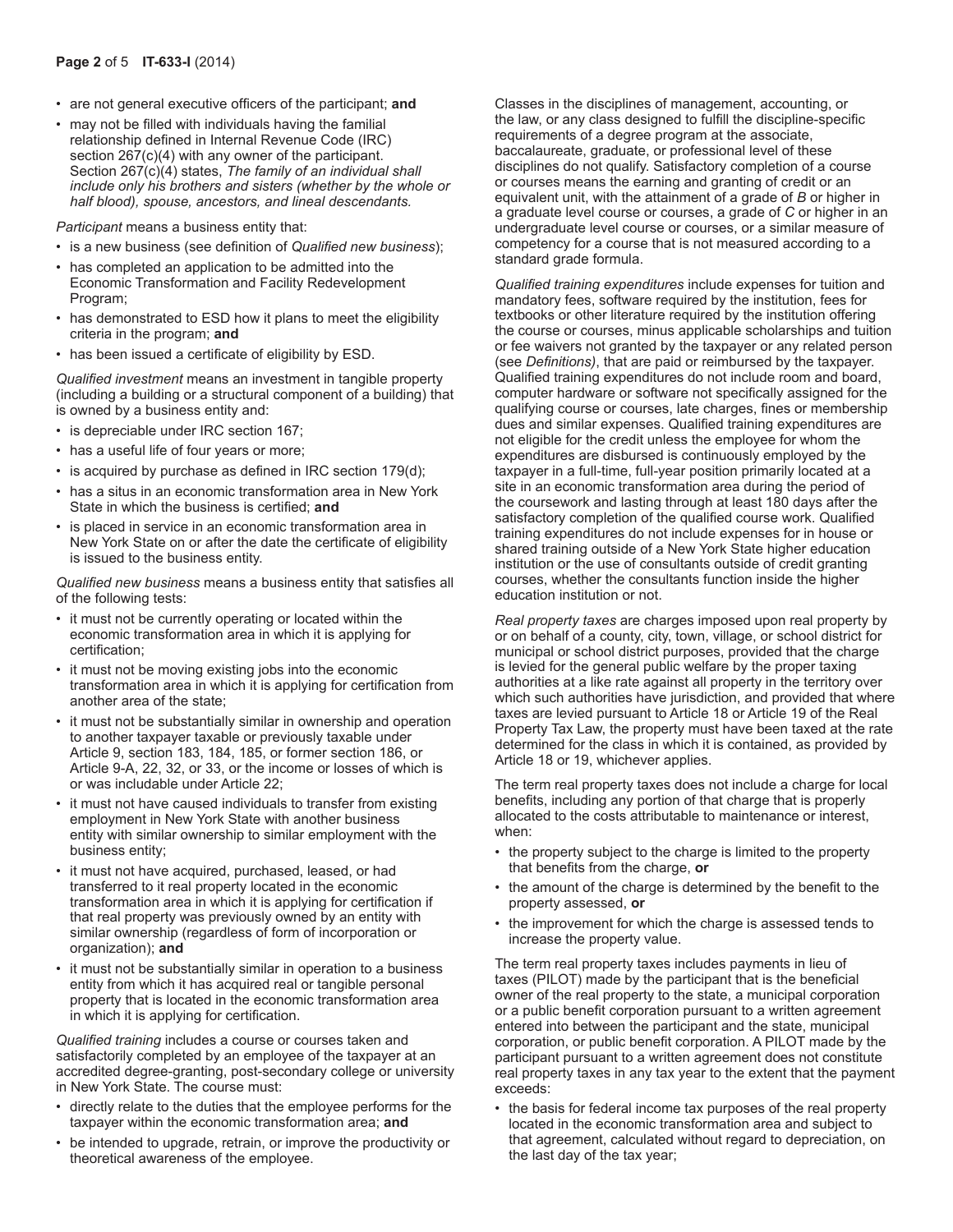- multiplied by the county's full value tax rate (see *Full-value tax rates by county* for these rates);
- divided by 1,000.

#### **Full-value tax rates by county**

| County                                                                                                                                                                                                                                                                                                                                     | Overall<br>tax rate | County     | Overall<br>tax rate | County       | Overall<br>tax rate |
|--------------------------------------------------------------------------------------------------------------------------------------------------------------------------------------------------------------------------------------------------------------------------------------------------------------------------------------------|---------------------|------------|---------------------|--------------|---------------------|
| Albany                                                                                                                                                                                                                                                                                                                                     | 29.60               | Hamilton   | 15.00               | Rockland     | 33.40               |
| Allegany                                                                                                                                                                                                                                                                                                                                   | 48.40               | Herkimer   | 26.80               | St. Lawrence | 35.80               |
| <b>Broome</b>                                                                                                                                                                                                                                                                                                                              | 37.40               | Jefferson  | 19.50               | Saratoga     | 21.10               |
| Cattaraugus                                                                                                                                                                                                                                                                                                                                | 36.70               | Lewis      | 26.00               | Schenectady  | 34.80               |
| Cayuga                                                                                                                                                                                                                                                                                                                                     | 31.50               | Livingston | 35.70               | Schoharie    | 34.00               |
| Chautaugua                                                                                                                                                                                                                                                                                                                                 | 33.70               | Madison    | 32.50               | Schuyler     | 29.20               |
| Chemung                                                                                                                                                                                                                                                                                                                                    | 34.50               | Monroe     | 39.90               | Seneca       | 32.00               |
| Chenango                                                                                                                                                                                                                                                                                                                                   | 35.80               | Montgomery | 36.60               | Steuben      | 34.70               |
| Clinton                                                                                                                                                                                                                                                                                                                                    | 29.40               | Nassau*    | 29.60               | Suffolk      | 21.60               |
| Columbia                                                                                                                                                                                                                                                                                                                                   | 22.90               | Niagara    | 37.60               | Sullivan     | 33.10               |
| Cortland                                                                                                                                                                                                                                                                                                                                   | 40.70               | Oneida     | 33.10               | Tioga        | 35.00               |
| Delaware                                                                                                                                                                                                                                                                                                                                   | 23.20               | Onondaga   | 36.70               | Tompkins     | 32.30               |
| <b>Dutchess</b>                                                                                                                                                                                                                                                                                                                            | 26.90               | Ontario    | 28.40               | Ulster       | 29.30               |
| Erie                                                                                                                                                                                                                                                                                                                                       | 31.50               | Orange     | 34.20               | Warren       | 16.50               |
| <b>Essex</b>                                                                                                                                                                                                                                                                                                                               | 18.00               | Orleans    | 41.10               | Washington   | 25.10               |
| Franklin                                                                                                                                                                                                                                                                                                                                   | 22.30               | Oswego     | 36.00               | Wayne        | 36.60               |
| Fulton                                                                                                                                                                                                                                                                                                                                     | 31.80               | Otsego     | 23.00               | Westchester  | 28.80               |
| Genesee                                                                                                                                                                                                                                                                                                                                    | 38.10               | Putnam     | 30.10               | Wyoming      | 33.30               |
| Greene                                                                                                                                                                                                                                                                                                                                     | 24.30               | Rensselaer | 31.00               | Yates        | 23.90               |
| New York City by class*<br>8.50                                                                                                                                                                                                                                                                                                            |                     |            |                     |              |                     |
| 44.00                                                                                                                                                                                                                                                                                                                                      |                     |            |                     |              |                     |
| 49.50                                                                                                                                                                                                                                                                                                                                      |                     |            |                     |              |                     |
| 40.50                                                                                                                                                                                                                                                                                                                                      |                     |            |                     |              |                     |
| * New York City and Nassau County have a four-class property tax<br>system (class 1: 1-3 family residential; class 2: apartment; class 3:<br>utility equipment; and class 4: all other property). It was not possible<br>to determine a countywide class-specific rate for Nassau County due<br>to the complexity of taxing jurisdictions. |                     |            |                     |              |                     |

*Related person* means a related person as defined under IRC section 465(b)(3)(C).

The information below represents the Internal Revenue Service (IRS) interpretation of the definition of *related persons* in IRC section 465(b)(3)(C) as contained in IRS Publication 925, *Passive Activity and At-Risk Rules*. When preparing your tax return, you should refer to section 465(b)(3)(C) to see if the definition of *related persons* has been amended.

Related persons include the following:

- Members of a family, but only an individual's brothers and sisters, half-brothers and half-sisters, a spouse, ancestors (parents, grandparents, etc.), and lineal descendants (children, grandchildren, etc.).
- Two corporations that are members of the same controlled group of corporations determined by applying a 10% ownership test.
- The fiduciaries of two different trusts, or the fiduciary and beneficiary of two different trusts, if the same person is the grantor of both trusts.
- A tax-exempt educational or charitable organization and a person who directly or indirectly controls it (or a member of whose family controls it).
- A corporation and an individual who owns directly or indirectly more than 10% of the value of the outstanding stock of the corporation.
- A trust fiduciary and a corporation of which more than 10% in value of the outstanding stock is owned directly or indirectly by or for the trust or by or for the grantor of the trust.
- The grantor and fiduciary, or the fiduciary and beneficiary, of any trust.
- A corporation and a partnership if the same persons own over 10% in value of the outstanding stock of the corporation and more than 10% of the capital interest or the profits interest in the partnership.
- Two S corporations if the same persons own more than 10% in value of the outstanding stock of each corporation.
- An S corporation and a regular corporation if the same persons own more than 10% in value of the outstanding stock of each corporation.
- A partnership and a person who owns directly or indirectly more than 10% of the capital or profits of the partnership.
- Two partnerships if the same persons directly or indirectly own more than 10% of the capital or profits of each.
- Two persons who are engaged in business under common control.
- An executor of an estate and a beneficiary of that estate.

To determine the direct or indirect ownership of the outstanding stock of a corporation, apply the following rules:

- 1. Stock owned directly or indirectly by or for a corporation, partnership, estate, or trust is considered owned proportionately by or for its shareholders, partners, or beneficiaries.
- 2. Stock owned directly or indirectly by or for an individual's family is considered owned by the individual. The family of an individual includes only brothers and sisters, half-brothers and half-sisters, a spouse, ancestors, and lineal descendants.
- 3. Any stock in a corporation owned by an individual (other than by applying rule 2) is considered owned directly or indirectly by the individual's partner.

When applying rule 1, 2, or 3, stock considered owned by a person under rule 1 is treated as actually owned by that person. However, if a person constructively owns stock because of rule 2 or 3, he or she does not own the stock for purposes of applying either rule 2 or 3 to make another person the constructive owner of the same stock.

### **Specific instructions**

See the instructions for your tax return for the *Privacy notification*  or if you need help contacting the Tax Department.

**Individuals:** Complete Schedules A, B, and E. If applicable, also complete Schedule F.

**Partnerships:** Complete Schedules A and B. If applicable, also complete Schedule F.

**A married couple in a business enterprise that made an IRC 761(f) election to file two federal Schedule C forms instead of a partnership return:** If you file jointly, compute your credit as if you were filing one federal Schedule C for the business (enter the total of all applicable amounts from both federal Schedule C forms). Complete Schedules A, B, and E. If applicable, also complete Schedule F.

**Fiduciaries:** Complete Schedules A, B, C, and E. If applicable, also complete Schedule F.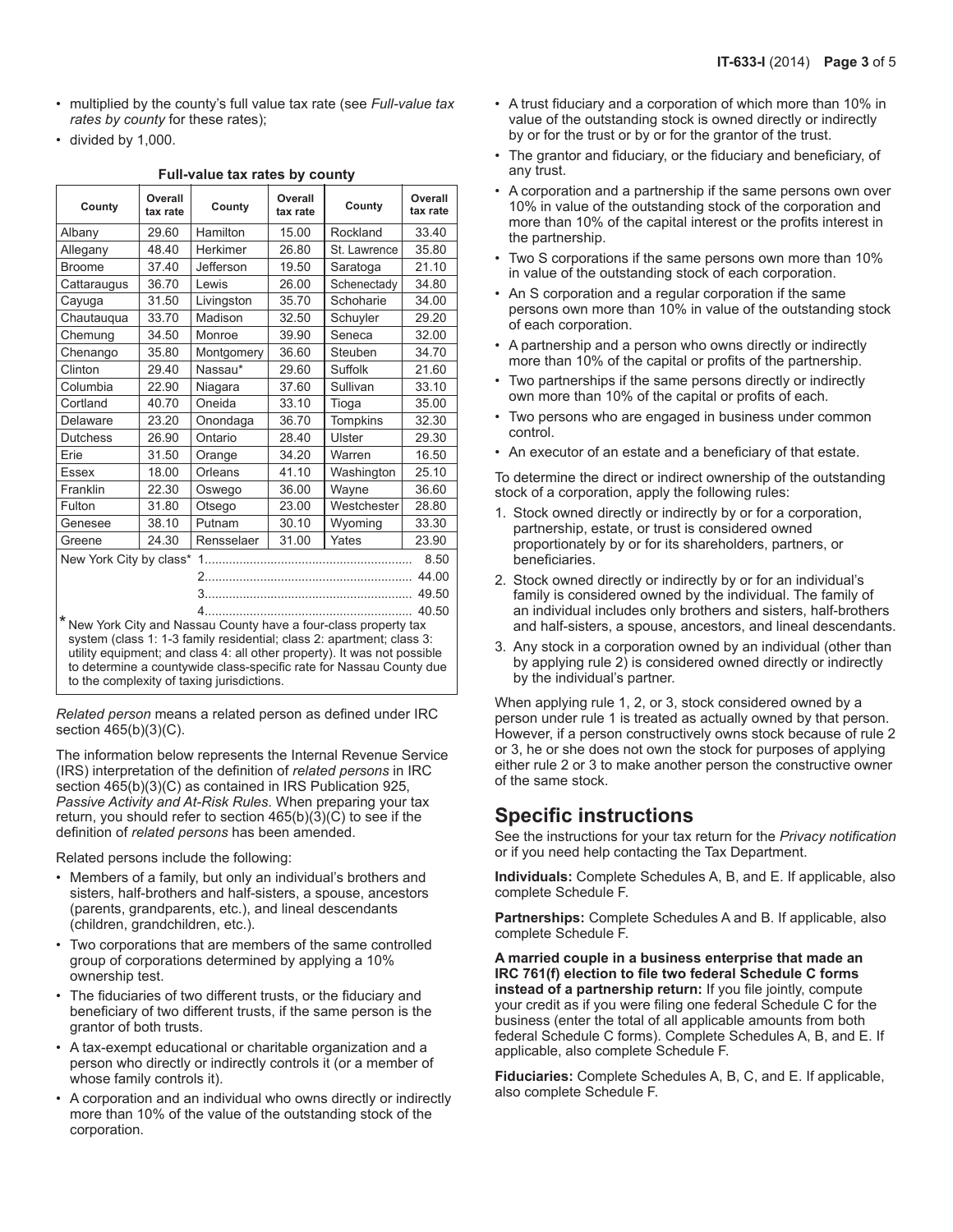**Partners in a partnership, shareholders of an S corporation, and beneficiaries of an estate or trust:** Complete Schedules B, D, and E. If applicable, also complete Schedule F.

**Note:** If more than one of the above applies to you, complete all appropriate schedules on one Form IT-633.

### **Schedule A – Eligibility**

#### **Part 2 – Computation of average number of net new jobs**

For each date specified of the current tax year, enter the number of net new jobs.

**Line 2 –** Divide the total number of net new jobs for the current tax year by the number of the dates occurring during the current tax year (even if you had no net new jobs on those dates) to obtain the average number of net new jobs for the current tax year. Do not make entries for any dates that did not occur during your tax year. Do not include those dates in the calculation.

#### **Schedule B – Computation of credit component amounts**

Partners: Obtain the amount to enter on lines 5, 15, 20, and 27 from the partnership. If you are a partner in more than one partnership, enter on the appropriate line the total of all your shares of each credit component received from the partnerships. Submit a copy of the partnership(s) certificate of eligibility with Form IT-633.

**Shareholders:** Obtain the amounts to enter on lines 6, 16, 21, and 28 from the S corporation. If you are a shareholder in more than one S corporation, enter on the appropriate line the total of all your shares of each credit component received from the S corporations. Submit a copy of the S corporation(s) certificate of eligibility with Form IT-633.

**Beneficiaries:** Obtain the amounts to enter on lines 7, 17, 22, and 29 from the estate or trust. If you are a beneficiary of more than one estate or trust, enter on the appropriate line the total of all your shares of each credit component received from the estates or trusts. Submit a copy of the estate(s) or trust(s) certificate of eligibility with Form IT-633.

#### **Part 1 – Jobs tax credit component**

Complete columns A through F for each net new job created and maintained in the economic transformation area.

**Column D –** To meet the definition of net new job, the job must have been filled for more than six months of the tax year. For each person still employed at the end of the year, enter the last day of your tax year.

#### **Part 2 – Investment tax credit component**

Costs incurred prior to the date the certificate of eligibility is issued are not eligible to be included in the calculation of the investment tax credit component. A participant in the Economic Transformation and Facility Redevelopment Program or an owner of an entity that is a participant is not eligible for any other investment tax credits.

**Qualified investment at a closed facility –** An investment tax credit of 10% of the cost or other basis for federal income tax purposes is allowed for a qualified investment at a closed facility (see *Definitions).*

**Line 10 –** The total amount of investment tax credits allowed for all eligible participants located at each closed facility cannot exceed \$8 million. The maximum credit amount allowed to you at the closed facility will be provided to you by ESD. Enter the lesser of that amount or line 9 on line 10.

**All other qualified investments –** The economic transformation and facility redevelopment program investment tax credit allows a taxpayer that meets the requirements of the statute to claim a credit in the amount of 6% of the federal basis for qualified investments at all locations other than at the closed facility within the economic transformation area.

**Line 12 –** The amount of tax credit for all other qualified investments may not exceed \$4 million. This limit is imposed at the entity level so that the aggregate credit allowed to all partners, members, or shareholders of each entity does not exceed the \$4 million limitation.

#### **Part 3 – Training tax credit component**

A credit is allowed for qualified training expenditures (see *Definitions)* paid with respect to the project for which the certificate of eligibility is issued. The amount of the credit is the lesser of 50% of the qualified training expenses paid during the tax year or \$4,000 per employee. This credit applies only to qualified training (see *Definitions)* provided to employees who were hired after they lost their jobs at a closed facility as a result of the closure of that facility.

#### **Part 4 – Real property tax credit component**

A credit is allowed for the real property taxes (see *Definitions)* on the real property located in the economic transformation area with respect to the project for which the certificate of eligibility is issued. Submit copies of your real property tax bills or your PILOT agreement.

#### **Property located entirely within a closed facility**

For property that is located entirely within the grounds of a closed facility, the credit for the first year of the benefit period is 50% of the real property taxes assessed and paid by the participant during that year on that property. For the following years of the benefit period, the percentage decreases by 10% each year.

#### **Property located outside a closed facility**

For property that is located outside of the closed facility, the credit for the first year of the benefit period is 25% of the real property taxes assessed and paid by the participant during that year on that property. For the following years of the benefit period, the percentage decreases by 5% each year.

#### **Schedule C – Beneficiary's and fiduciary's share of credit components and recapture of credit**

An estate or trust must complete Schedule C. If an estate or trust allocates or assigns the credits to its beneficiaries, base the division on each beneficiary's proportionate share of the income of the estate or trust.

### **Schedule D – Partnership, S corporation, estate, and trust information**

Enter the appropriate information for each partnership, S corporation, or estate or trust from which you received a share of the credit. If you need more space, submit a separate schedule (be sure to include your name and taxpayer identification number).

### **Schedule E – Computation of credit**

**Fiduciaries:** Do not enter any amount on line 32. Enter the amounts from the appropriate columns of Schedule C, *Fiduciary* line, on lines 33 through 36.